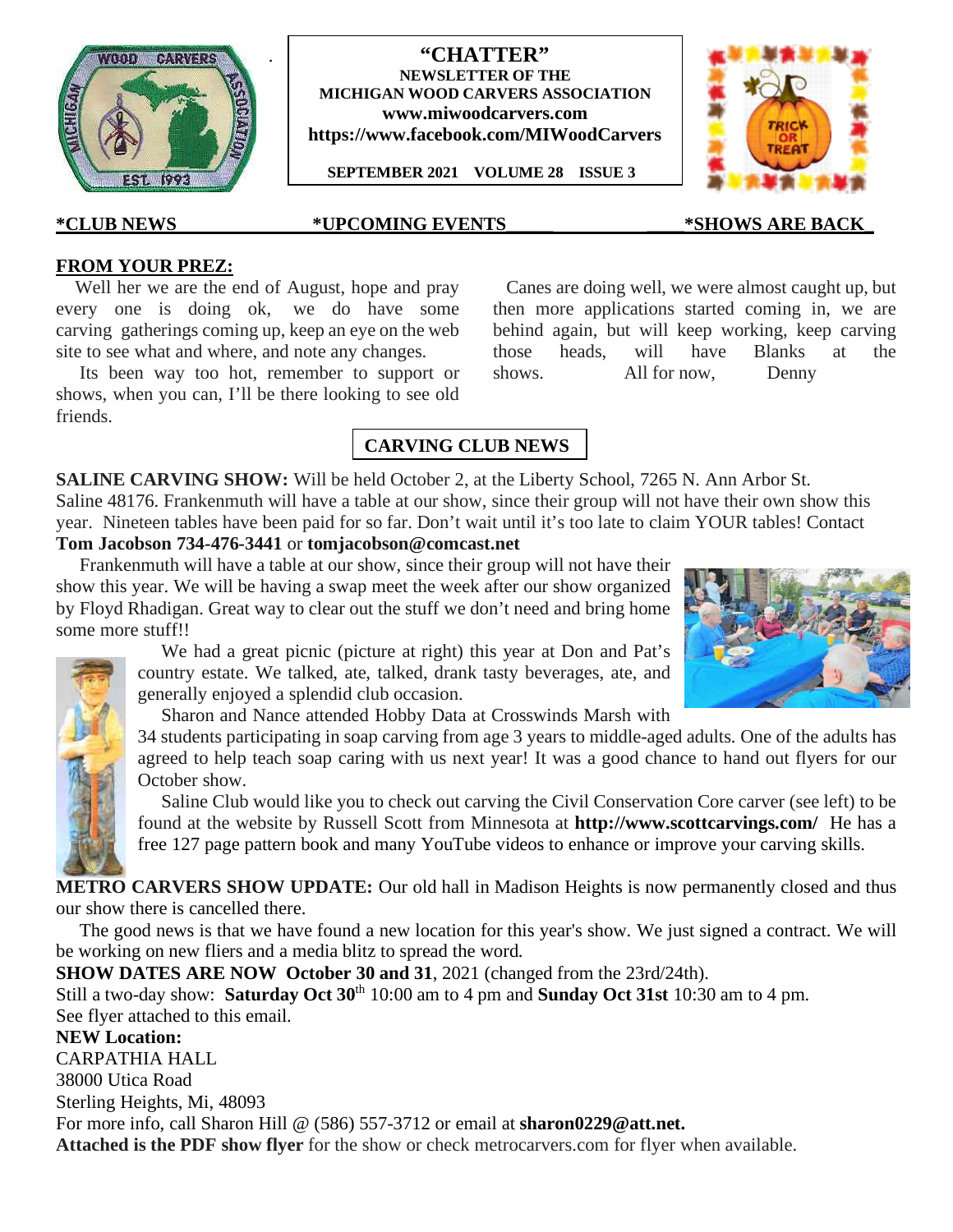We will have the hall available for **setup** time **and** show / **cleanup** from Friday Oct 29, from Noon to 4:00 pm. open to public NO Saturday Oct 30, from 7:00 am to 5:00 pm open to public  $10:00$  am to 4:00 pm Sunday Oct 31 from 9:00 am to 7:00 pm open to public 10:30 am to 4:00 pm These are different hours than the past

**SPIT & WHITTLE:** Will not happen this year, see you Sept 15-17, 2022.

**FLOYDFEST CARVING SEMINAR** September 13-17. Floyd still has openings in most classes. Caricature and Fish are full. Contact him at **734-649-3259** or **rhads134@comcast.net See attached PDF application**.

**TRI-CITY CARVERS:** Thanks to Saginaw County Parks and Recreation to allow us to have our carving nights with no charge for use of the park or for parking. What a perk for our club!!

During the pandemic we have not had as much activity with the cane program. However since we are getting out again things have picked up. Mike Basner has carved several heads during this time and we were able to share some with the Michigan Wood Carvers program m.

We had 26 people (below) come out for our picnic. This was good as it was threatening to rain and some folks



are still concerned about the virus.

We presented soap carving instruction at the Bay City State Recreation Area on August 7th for the youth that attend ed the Michigan Duck Hunter's Festival at the State Park.

Carving at the zoo (right) the kids are trying to pick out the best Owl to take home with them. It was a hard choice. Lots of kids came through and many enjoyed



the carvings and the Owl Pencil toppers carved by Jim Silva.

**FRUITBELT CARVERS:** The Fruitbelt Woodcarving 40th Annual Wood Carving Show is being held on Saturday, November 6, 2021 from 10:00 am to 5:00 pm and on Sunday, November 7, 2021 from 10:00 am until 3:00 pm at the Arthur E. Stears American Legion Post 223, Business US 131, Constantine, MI. Whether you are interested in wood carving, wood burning, chip carving, or simply enjoy the mastery of hand carved items, this show offers you a chance to see the area's best woodcarvers at work. Included are a carving competition and a Coffee Can Drawing for prizes. For more information contact Tom Grile at 269-816-2784 or Gary Gracey at 269- 483-7089.

# **CHIPS & CHATTER**

**FREE CARVING CLASS OPPORTUNITY** starting Sept 10<sup>th</sup> for those withing driving distance of Charlotte. Fred Erbisch of the Grater Lansing Carvers is offering a free class:

Johnson's Workbench is holding its annual EXPO on September 10th and 11th in Charlotte. I will be offering 3 free carving classes for adults and 1 for kids. The Friday adult classes will be carving fairy doors and the Saturday class will feature doorstops. The Friday classes are 2 hours long and the Saturday class will last 3 hours. The kids class will be 2 hours. I have been asked to be the Flexcut representative at the EXPO. Flexcut has supplied 2 pieces for each adult class, the cowboy boot and leaf sets, which will presented to 2 lucky people in each class. In addition, I will hold a drawing for a 10 piece Flexcut mallet tool set valued at over \$300. Anyone interested in entering the drawing for this tool set should see me, Fred, at the carving tent during the EXPO. The drawing will be held at 3pm on the 11th. It is not necessary for the winner to be present at the drawing. For more information contact Fred Erbisch at **FErbisch@gmail.com or 517 316-5730.**

Blanks are free. In addition to fairy doors (5 different ones) and doorstops (4 different ones) there will be cowboy boot, key-ring fish, penguin, ladybug and a trout blanks for them to take home. I keep hoping this will inspire people to continue carving.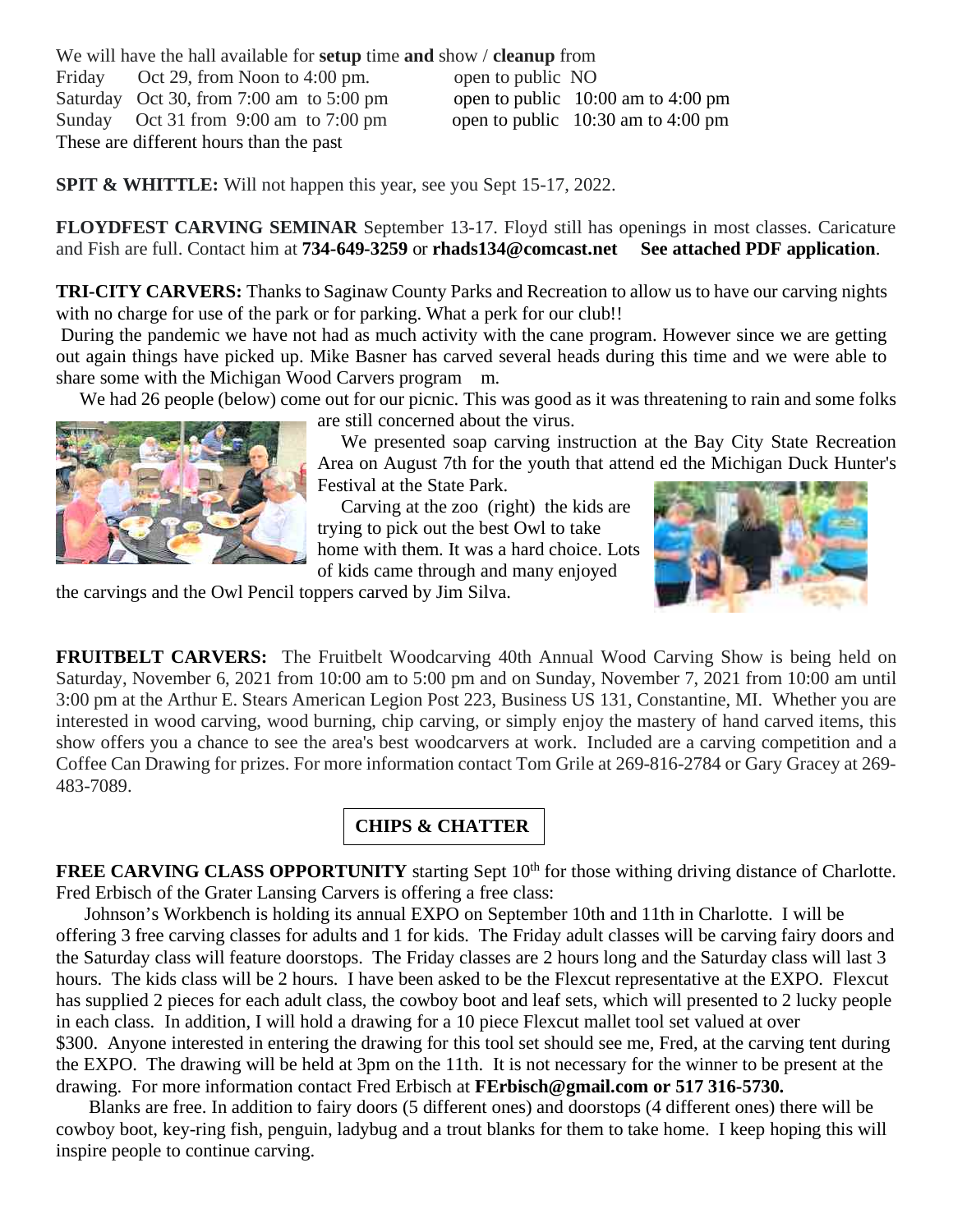## THINGS NOBODY SAID IN THE 80"s.... "I LOST MY PHONE"



**CEDAR BIRD SHOPPE** - You can contact us by phone (989) 928-4242(cell), or E-mail, **cedarbirdshoppe@charter.net** . Customers are welcome to visit us when we are home, just let us know ahead and call for date and time. Face Masks are required. We are shipping orders via Post Office, UPS or pickup.

*ALL CLUBS AGAIN: Please check your club information on the miwoodcarvers.com website. We want to make sure the information is correct so folks can contact you*

*To update info* **Contact: justin.john.swanson@gmail.com or harry.mwca@gmail.com**

# **PRAYERS and CONCERNS**

## **Remembering our carvers:**

**Harrison Wood Carver** Jim Piwowar passed away on July 4, 202, he was an exceptional wood carver. **Metro Carver** Robert Rock passed away on June 16<sup>th</sup>, he attended many carving events.

**Tri City Carver** Jim Anderson passed away on July 13th. Jim was one of the founding members of the Tri City Wood Carvers Club and he and his wife Jeanette contributed a lot of their time and talents to the Tri-City Wood Carvers and to the carousel at the Saginaw Zoo.

**THE "CHATTER" NEWSLETTER GOES OUT BY E-MAIL ONLY** on or about the first of the months listed below. All news to be included needs to be to the editor, Sandy Holder by the 25th of the month prior to publication. E-Mail and phone listed below. You can always download or read a PDF on the MWCA website at **www.miwoodcarvers.com**

**Please share this newsletter with the rest of your members** who don't receive it by email and **FORWARD** THE NEWSLETTER BY EMAIL to your club members who have email. Thank you.

> CHATTER NEWSLETTER IS PUBLISHED ON OR AROUND THE FIRST OF JANUARY MARCH MAY JULY SEPTEMBER NOVEMBER

| 2021        | <b>EVENTS</b>                 | <b>LOCATION</b>            | <b>INFORMATION</b>      |
|-------------|-------------------------------|----------------------------|-------------------------|
| $9/13 - 17$ | <b>FLOYDFEST</b>              | Osceola Fairgrounds, Evart | 734-649-3259            |
| 10/2        | <b>SALINE CARVING SHOW</b>    | Liberty School             | 734-476-3441            |
|             |                               | 7265 N. Ann Arbor St.      | tomjacobson@comcast.net |
|             |                               | Saline 48176               |                         |
| 10/30-31    | <b>METRO CARVING SHOW</b>     | Carpathia Club             | 586-557-3712            |
|             |                               | <b>Sterling Hgts</b>       | 248-252-8958            |
| $11/6 - 7$  | <b>FRUITBELT CARVING SHOW</b> | American Legion Post 233   | 269-816-2784            |
|             | Sat 10-5 Sun 10-3             | Constantine, MI            | 269-483-7089            |

## **2021 MWCA COMING EVENTS**